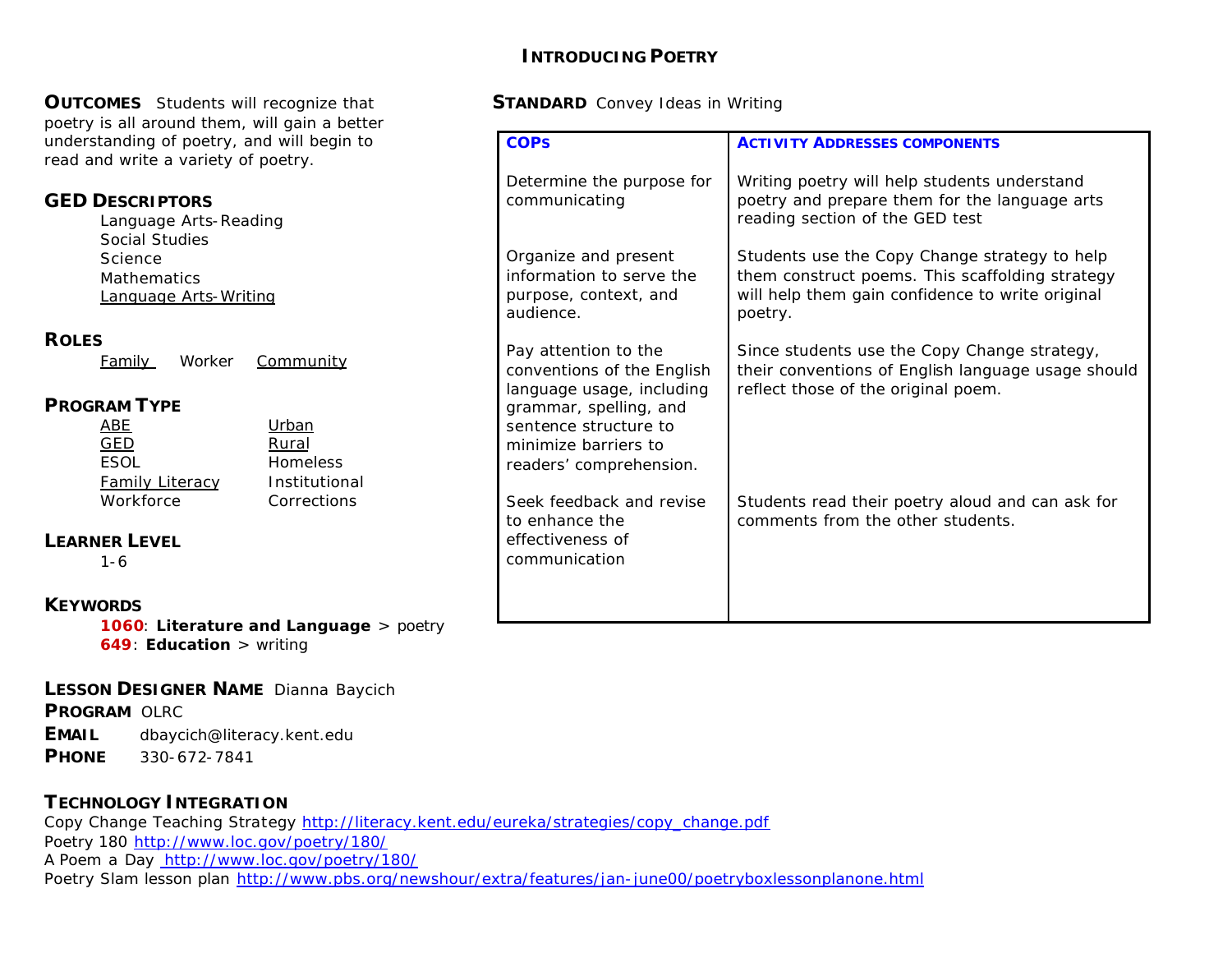### **INTRODUCING POETRY**

| <b>OUTCOMES</b>                                   |                                                                                                                           | <b>STUDENT GOALS</b>                                |                                                                                                                                            | MATERIALS Songs and Song Lyrics |                            |
|---------------------------------------------------|---------------------------------------------------------------------------------------------------------------------------|-----------------------------------------------------|--------------------------------------------------------------------------------------------------------------------------------------------|---------------------------------|----------------------------|
| Students will recognize that poetry is all        |                                                                                                                           | Since poetry is part of the reading and language    | Poems                                                                                                                                      |                                 |                            |
| around them, will gain a better                   |                                                                                                                           | arts section of the GED test, students will want to |                                                                                                                                            |                                 |                            |
| understanding of poetry, and will begin to        |                                                                                                                           | practice reading and understanding various types    | <b>NRS EFL 1-6</b>                                                                                                                         |                                 |                            |
| read and write a variety of poetry.<br>of poetry. |                                                                                                                           | TIME FRAME 1-2 hours                                |                                                                                                                                            |                                 |                            |
| <b>STANDARD</b>                                   | LEARNER PRIOR KNOWLEDGE Most students have heard poems in one form or another, most frequently as song lyrics. Discussing |                                                     |                                                                                                                                            |                                 |                            |
| <b>Convey Ideas</b>                               | students' familiarity with different kinds of poetry might be a good way to start this lesson.                            |                                                     |                                                                                                                                            |                                 |                            |
| in Writing                                        |                                                                                                                           |                                                     |                                                                                                                                            |                                 |                            |
| <b>COPS</b>                                       | <b>BENCHMARKS</b>                                                                                                         |                                                     | <b>ACTIVITIES/CURRICULAR RESOURCES</b>                                                                                                     |                                 | <b>ASSESSMENT/EVIDENCE</b> |
| Determine the                                     | 3.1.1, 3.1.2, 3.1.3,                                                                                                      |                                                     | [REAL-LIFE APPLICATIONS]                                                                                                                   |                                 |                            |
| purpose for                                       | 3.2.1, 3.3.1, 3.4.1, 3.5.1, 3.6.1                                                                                         |                                                     | Step 1 - Play some songs that are familiar and unfamiliar                                                                                  |                                 | Poems from the copy        |
| communicating                                     |                                                                                                                           |                                                     | to students drawing attention to the lyrics. Teacher can                                                                                   |                                 | change activity            |
|                                                   |                                                                                                                           |                                                     | give students handouts of the printed lyrics or have                                                                                       |                                 |                            |
| Organize and                                      | 3.1.4, 3.2.2, 3.3.2, 3.4.2, 3.5.2, 3.6.2                                                                                  |                                                     | students write them from the songs. Teacher could read                                                                                     |                                 |                            |
| present                                           | 3.1.5, 3.2.3, 3.3.3, 3.4.3, 3.5.3, 3.6.3                                                                                  |                                                     | some of the lyrics aloud and then ask for student                                                                                          |                                 |                            |
| information to                                    | 3.1.6, 3.2.4, 3.3.4, 3.4.4, 3.5.4, 3.6.4                                                                                  |                                                     | volunteers to read others.                                                                                                                 |                                 |                            |
| serve the                                         |                                                                                                                           |                                                     |                                                                                                                                            |                                 |                            |
| purpose,                                          |                                                                                                                           |                                                     | Discuss some of the elements of the lyric, for example:                                                                                    |                                 |                            |
| context, and                                      |                                                                                                                           |                                                     | rhyming words, repeated words or phrases, feelings or                                                                                      |                                 |                            |
| audience.                                         |                                                                                                                           |                                                     | images the lyric evokes, and rhythm. Ask students if                                                                                       |                                 |                            |
|                                                   |                                                                                                                           |                                                     | there are differences between the lyrics with the music                                                                                    |                                 |                            |
| Pay attention to                                  | 3.1.7. 3.2.5, 3.3.5, 3.4.5, 3.5.5, 3.6.5                                                                                  |                                                     | and the lyrics without the music. Students can work in                                                                                     |                                 |                            |
| the conventions                                   | 3.1.8, 3.2.6, 3.3.6, 3.4.6, 3.5.6, 3.6.6                                                                                  |                                                     | pairs or small groups if they want to work with the same                                                                                   |                                 |                            |
| of the English                                    | 3.1.9, 3.2.7, 3.3.7, 3.4.7, 3.5.7, 3.6.7                                                                                  |                                                     | lyric and can be given time to write their responses before                                                                                |                                 |                            |
| language usage,                                   | 3.1.10, 3.2.8, 3.3.8, 3.4.8, 3.5.8, 3.6.8                                                                                 |                                                     | sharing them with the class.                                                                                                               |                                 |                            |
| including                                         | 3.1.11, 3.2.9, 3.3.9, 3.4.9, 3.5.9, 3.6.9                                                                                 |                                                     |                                                                                                                                            |                                 |                            |
| grammar,                                          |                                                                                                                           |                                                     | Step 2 - Read poems aloud to the class. Read each poem                                                                                     |                                 |                            |
| spelling, and                                     |                                                                                                                           |                                                     | twice, once so the students can just listen, the second                                                                                    |                                 |                            |
| sentence                                          |                                                                                                                           |                                                     | time so the students can think about, discuss, and write                                                                                   |                                 |                            |
| structure to                                      |                                                                                                                           |                                                     | about the elements they discussed with the lyrics.                                                                                         |                                 |                            |
| minimize                                          |                                                                                                                           |                                                     | Choose a variety of poems: humorous, serious, romantic,                                                                                    |                                 |                            |
| barriers to                                       |                                                                                                                           |                                                     | rhyming, and non-rhyming.                                                                                                                  |                                 |                            |
| readers'                                          |                                                                                                                           |                                                     |                                                                                                                                            |                                 |                            |
| comprehension.                                    |                                                                                                                           |                                                     | Step 3 - Demonstrate the Copy-Change Teaching                                                                                              |                                 |                            |
|                                                   |                                                                                                                           |                                                     | Strategy to students by leading the class through the                                                                                      |                                 |                            |
| Seek feedback                                     | 3.1.12, 3.2.10, 3.3.10, 3.4.10, 3.5.10,                                                                                   |                                                     | strategy to rewrite a lyric or poem. A good poem for this                                                                                  |                                 |                            |
| and revise to                                     | 3.6.10                                                                                                                    |                                                     | is "If I Were in Charge of the World" (Judith Viorst, If I                                                                                 |                                 |                            |
| enhance the                                       | 3.1.13, 3.2.11, 3.3.11, 3.4.11, 3.5.11,                                                                                   |                                                     | Were in Charge of the World and Other Worries. [1981].                                                                                     |                                 |                            |
| effectiveness of                                  | 3.6.11                                                                                                                    |                                                     |                                                                                                                                            |                                 |                            |
| communication.                                    |                                                                                                                           |                                                     |                                                                                                                                            |                                 |                            |
|                                                   |                                                                                                                           |                                                     |                                                                                                                                            |                                 |                            |
|                                                   |                                                                                                                           |                                                     |                                                                                                                                            |                                 |                            |
|                                                   | 3.1.14, 3.2.12, 3.3.12, 3.4.12, 3.5.12,<br>3.6.12                                                                         |                                                     | New York: Atheneum)<br>Students can then work alone, in pairs, or in triads with<br>lyrics or poems of their own choosing. Students should |                                 |                            |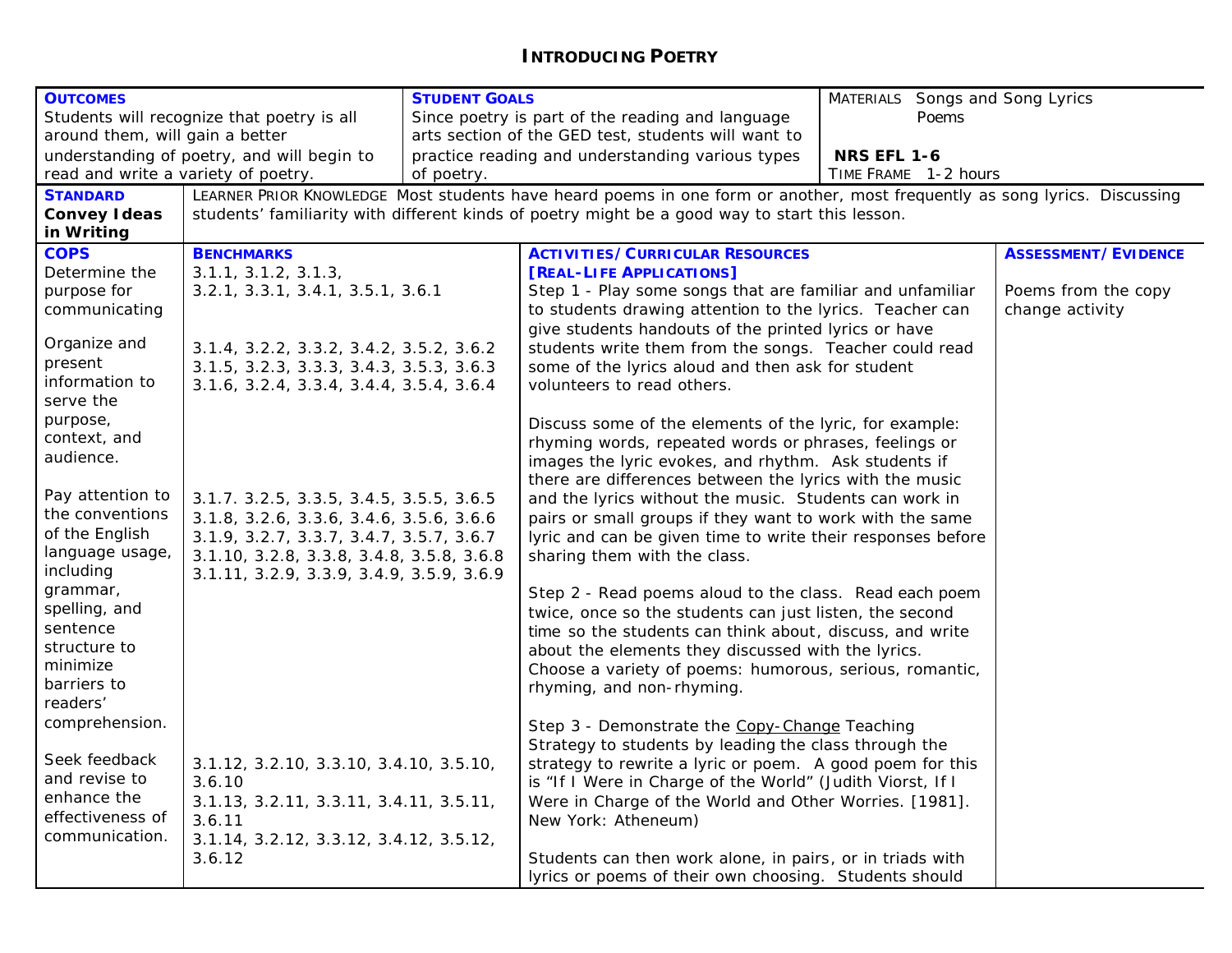|                                                      | approach this writing task as they do all others, keeping<br>in mind the components of the writing standard.<br>Students at levels 1 and 2 may need the help of a more<br>experienced writer to record their poems. After students<br>finish writing, ask for volunteers to read the lyrics or<br>poems aloud.<br>Step 4 - A culminating activity for poetry writing is to<br>make a class poetry book after students have revised and<br>edited their poetry. The class could produce a series of<br>these poetry books.<br>TEACHER NOTE: The OLRC trade books collection contains<br>many books of poetry<br>http://literacy.kent.edu/Oasis/Resc/Trade/index.html.<br>For more ideas on teaching poetry, see the OLRC<br>publication "Poetry in the Adult Literacy Classroom" at<br>http://literacy.kent.edu/Oasis/Pubs/0300-26.pdf.<br>Another resource is Kazemec's & Rigg's book Enriching<br>Our Lives: Poetry Lessons for Adult Literacy Teachers and<br>Tutors. Original student poetry can be found in the<br>Beginnings series at<br>http://literacy.kent.edu/Oasis/Pubs/beginnings.html<br>Poems that work well with Copy-Change can be found in<br>Alan Katz. (2001). Take Me Out of the Bathtub and Other<br>Silly Dilly Songs. New York: Margaret K. Elderry |  |  |
|------------------------------------------------------|----------------------------------------------------------------------------------------------------------------------------------------------------------------------------------------------------------------------------------------------------------------------------------------------------------------------------------------------------------------------------------------------------------------------------------------------------------------------------------------------------------------------------------------------------------------------------------------------------------------------------------------------------------------------------------------------------------------------------------------------------------------------------------------------------------------------------------------------------------------------------------------------------------------------------------------------------------------------------------------------------------------------------------------------------------------------------------------------------------------------------------------------------------------------------------------------------------------------------------------------------------------------------|--|--|
| REFLECTION/EVALUATION<br>not yet completed           | PURPOSEFUL & TRANSPARENT<br>Since poetry is part of the reading and language arts section of the GED test,<br>students will need to practice reading and understanding various types of poetry.                                                                                                                                                                                                                                                                                                                                                                                                                                                                                                                                                                                                                                                                                                                                                                                                                                                                                                                                                                                                                                                                            |  |  |
| <b>NEXT STEPS</b><br>Reading and writing more poetry | CONTEXTUAL<br>Students will listen to familiar songs and discuss their lyrics.                                                                                                                                                                                                                                                                                                                                                                                                                                                                                                                                                                                                                                                                                                                                                                                                                                                                                                                                                                                                                                                                                                                                                                                             |  |  |
|                                                      | <b>BUILDING EXPERTISE</b><br>Students will use the Copy Change strategy to begin the process of writing original<br>poetry.                                                                                                                                                                                                                                                                                                                                                                                                                                                                                                                                                                                                                                                                                                                                                                                                                                                                                                                                                                                                                                                                                                                                                |  |  |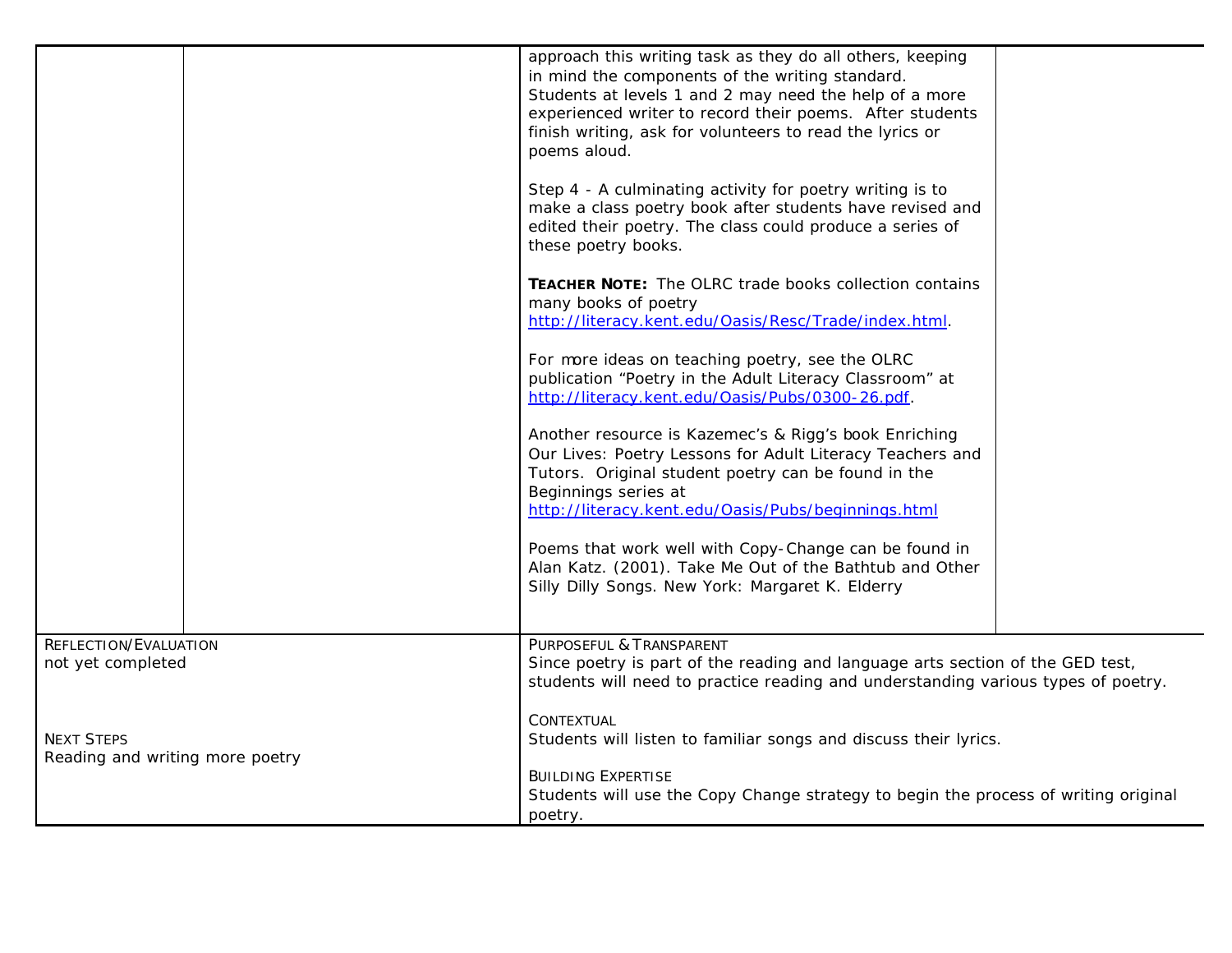# **Introduction to Poetry**

*Billy Collins*

I ask them to take a poem and hold it up to the light like a color slide

or press an ear against its hive.

I say drop a mouse into a poem and watch him probe his way out,

or walk inside the poem's room and feel the walls for a light switch.

I want them to water-ski across the surface of a poem waving at the author's name on the shore.

But all they want to do is tie the poem to a chair with rope and torture a confession out of it.

They begin beating it with a hose to find out what it really means.

# **Driving to Town Late to Mail a Letter**

*Robert Bly*

It is a cold and snowy night. The main street is deserted. The only things moving are swirls of snow. As I lift the mailbox door, I feel its cold iron. There is a privacy I love in this snowy night. Driving around, I will waste more time.